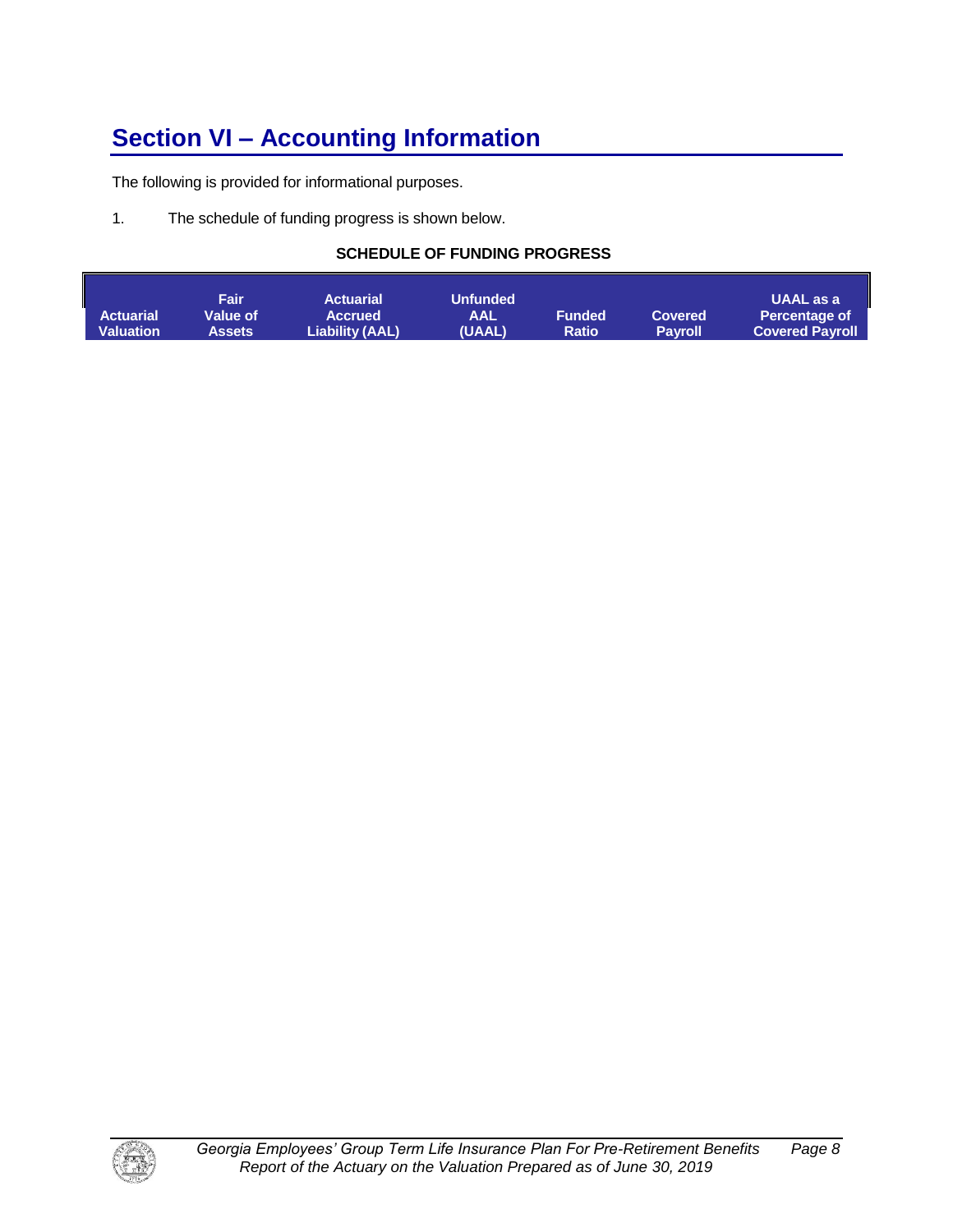

# **Schedule A – Valuation Results**

| (1) | <b>ACTUARIAL ACCRUED LIABILITY FOR:</b>                |                   |
|-----|--------------------------------------------------------|-------------------|
|     | Benefits payable on account of present retired members | \$<br>0           |
|     | Benefits payable on account of present active members  | 14,083,413        |
|     | TOTAL ACTUARIAL ACCRUED LIABILITY                      | <u>14,083,413</u> |
| (2) | <b>PRESENT ASSETS FOR VALUATION PURPOSES:</b>          | \$ 305,877,000    |
| (3) | UNFUNDED ACTUARIAL ACCRUED LIABILITY: (1)-(2)          | $$$ (291,793,587) |
| (4) | <b>EMPLOYER NORMAL CONTRIBUTION RATE:</b>              | 0.13%             |
| (5) | <b>ACCRUED LIABILITY CONTRIBUTION:</b>                 | (0.13)            |
| (6) | <b>TOTAL EMPLOYER CONTRIBUTION: (4)+(5)</b>            | $0.00\%$          |
|     |                                                        |                   |

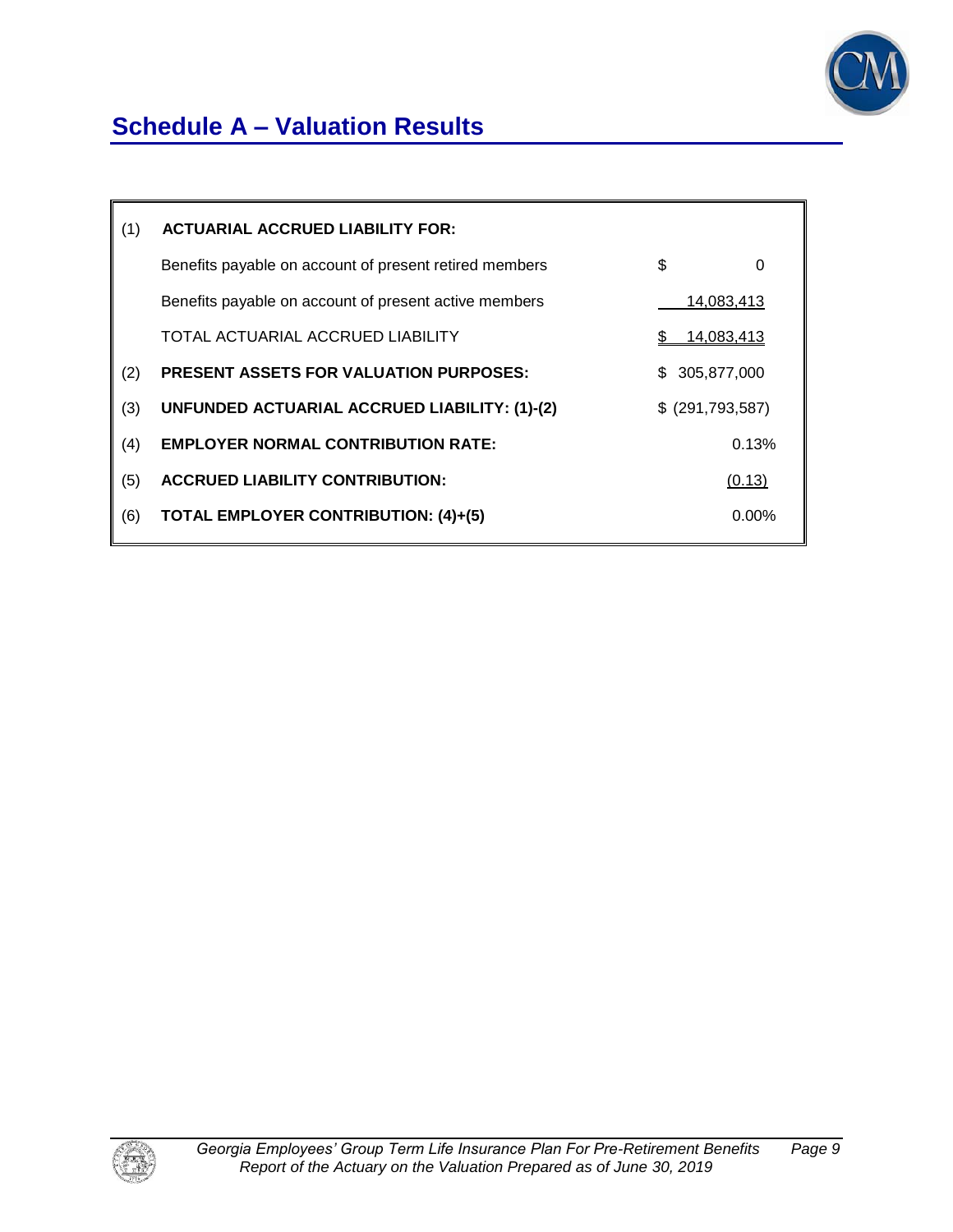

# **Schedule B – Summary of Receipts and Disbursements**

|                                              | <b>YEAR ENDING</b> |                   |
|----------------------------------------------|--------------------|-------------------|
| Receipts for the Year                        | June 30, 2019      | June 30, 2018     |
|                                              |                    |                   |
| <b>Insurance Premiums</b>                    | \$<br>531,000      | \$<br>540,000     |
| <b>Investment Earnings</b>                   | 19,643,000         | 24,429,000        |
| <b>TOTAL</b>                                 | \$<br>20,174,000   | \$<br>24,969,000  |
| Disbursements for the Year                   |                    |                   |
| <b>Death Benefits</b>                        | \$<br>3,424,000    | \$<br>2,972,000   |
| <b>Administration Expense</b>                | 80,000             | 76,000            |
| <b>TOTAL</b>                                 | \$<br>3,504,000    | \$<br>3,048,000   |
| <b>Excess of Receipts over Disbursements</b> | \$<br>16,670,000   | \$<br>21,921,000  |
| Reconciliation of Asset Balances             |                    |                   |
| Asset Balance as of the Beginning of Year    | \$<br>289,207,000  | \$<br>267,286,000 |
| Excess of Receipts over Disbursements        | 16,670,000         | 21,921,000        |
| Asset Balance as of the End of Year          | 305,877,000<br>S.  | 289,207,000<br>S  |
| Rate of Return*                              | 6.8%               | 9.2%              |
|                                              |                    |                   |

 **(Fair Value)** 

\* Calculated assuming cash flow occurs in the middle of the year

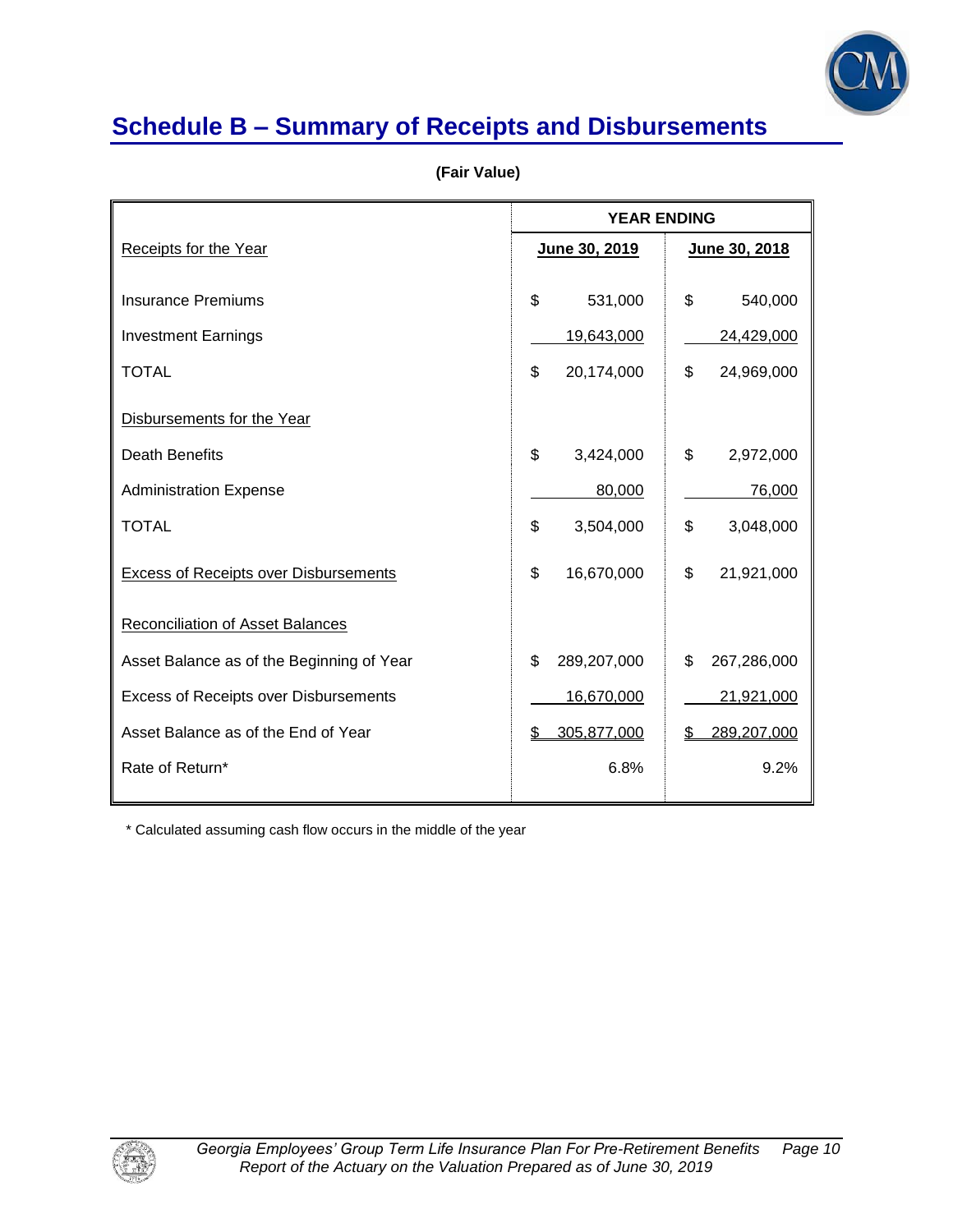

Actuarial assumptions and methods adopted by the Board December 17, 2015. Valuation interest rate adopted by the Board March 15, 2018.

**VALUATION INTEREST RATE**: 7.30% per annum, compounded annually, net of investment expenses, composed of a 2.75% inflation assumption and a 4.55% real rate of investment return assumption.

**SALARY INCREASES**: The assumed annual rates of salary increase are as follows:

| <b>Members of Employees'</b><br><b>Retirement System (ERS)</b> |       |  |  |
|----------------------------------------------------------------|-------|--|--|
| Age                                                            | Rate  |  |  |
| 20                                                             | 7.00% |  |  |
| 25                                                             | 6.25  |  |  |
| 30                                                             | 5.15  |  |  |
| 35                                                             | 4.55  |  |  |
| 40                                                             | 4.30  |  |  |
| 45                                                             | 4.05  |  |  |
| 50                                                             | 3.80  |  |  |
| 55                                                             | 3.55  |  |  |
| 60                                                             | 3.30  |  |  |
| 65                                                             | 3.25  |  |  |

Members of Judicial Retirement System (JRS): 4.50%

No salary increases are assumed for members of the Legislative Retirement System (LRS).

**SEPARATIONS BEFORE RETIREMENT**: Representative values of the assumed annual rates of separation other than retirement for non-law enforcement officers are as follows. Special rates of separation apply to law enforcement officers.

| <b>Annual Rates of Disability</b> |              |                            |                    |                |  |
|-----------------------------------|--------------|----------------------------|--------------------|----------------|--|
|                                   |              |                            |                    |                |  |
|                                   |              | <b>Non-Law Enforcement</b> | Law                | <b>JRS</b>     |  |
| <b>Age</b>                        | <b>Males</b> | <b>Females</b>             | <b>Enforcement</b> | <b>Members</b> |  |
| 20                                | .05%         | .02%                       | $.02\%$            | .03%           |  |
| 25                                | .05          | .02                        | .05                | .03            |  |
| 30                                | .05          | .02                        | .08                | .05            |  |
| 35                                | .05          | .02                        | .16                | .08            |  |
| 40                                | .25          | .10                        | .85                | .10            |  |
| 45                                | .48          | .25                        | 1.40               | .18            |  |
| 50                                | .70          | .45                        | 2.00               | .25            |  |
| 55                                | 1.05         | .73                        | 2.70               | .45            |  |
| 60                                |              |                            |                    | .73            |  |
| 65                                |              |                            |                    | 1.18           |  |

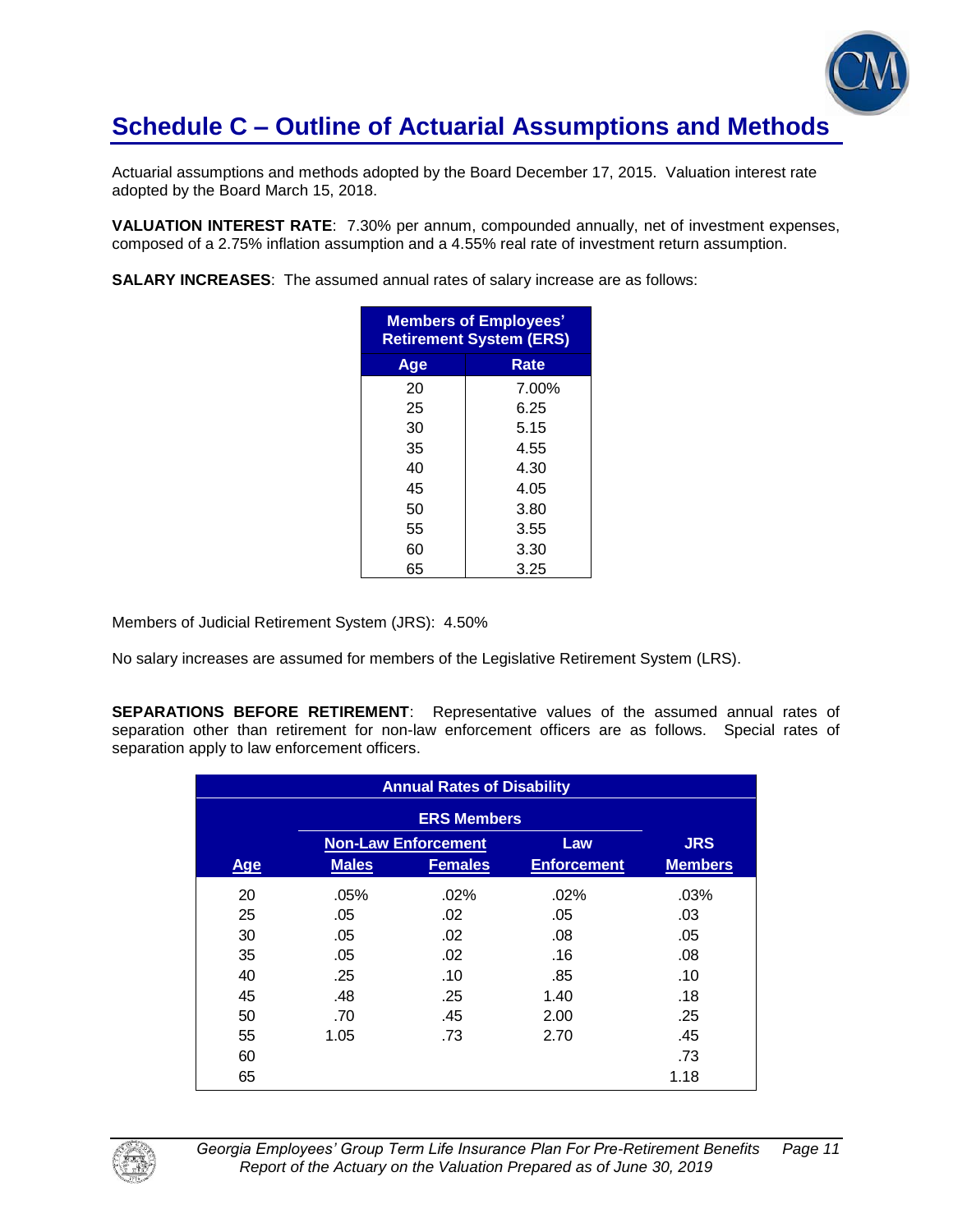

| <b>Annual Rates of Withdrawal</b> |        |                                          |                      |  |
|-----------------------------------|--------|------------------------------------------|----------------------|--|
|                                   |        | <b>ERS Members - Non-Law Enforcement</b> |                      |  |
|                                   |        | <b>Years of Service</b>                  |                      |  |
| <b>Age</b>                        | $0-4$  | $5 - 9$                                  | <b>10 &amp; Over</b> |  |
|                                   |        | Males                                    |                      |  |
| 20                                | 35.00% |                                          |                      |  |
| 25                                | 27.50  | 15.00%                                   |                      |  |
| 30                                | 23.00  | 11.50                                    | 7.50%                |  |
| 35                                | 21.50  | 10.00                                    | 6.00                 |  |
| 40                                | 19.50  | 9.50                                     | 4.75                 |  |
| 45                                | 18.60  | 9.00                                     | 4.00                 |  |
| 50                                | 16.60  | 7.25                                     | 4.25                 |  |
| 55                                | 14.50  | 7.00                                     | 4.75                 |  |
| 60                                | 14.00  | 6.00                                     |                      |  |
| 65                                | 15.00  | 10.00                                    |                      |  |
|                                   |        | Females                                  |                      |  |
| 20                                | 30.00% |                                          |                      |  |
| 25                                | 25.00  | 17.50%                                   |                      |  |
| 30                                | 21.50  | 12.50                                    | 8.25%                |  |
| 35                                | 19.50  | 10.50                                    | 6.00                 |  |
| 40                                | 18.25  | 9.50                                     | 5.00                 |  |
| 45                                | 16.50  | 8.00                                     | 4.00                 |  |
| 50                                | 15.00  | 7.25                                     | 4.25                 |  |
| 55                                | 14.00  | 7.00                                     | 4.50                 |  |
| 60                                | 14.50  | 6.25                                     |                      |  |
| 65                                | 17.00  | 11.00                                    |                      |  |

| <b>Annual Rates of Withdrawal</b>                                          |              |                |                |                |  |  |  |
|----------------------------------------------------------------------------|--------------|----------------|----------------|----------------|--|--|--|
| <b>ERS Members -</b><br><b>LRS</b><br><b>JRS</b><br><b>Law Enforcement</b> |              |                |                |                |  |  |  |
| <b>Age</b>                                                                 | <b>Males</b> | <b>Females</b> | <b>Members</b> | <b>Members</b> |  |  |  |
| 20                                                                         | 15.00%       |                | 8.00%          | 4.00%          |  |  |  |
| 25                                                                         | 5.75         | 4.00%          | 8.00           | 4.00           |  |  |  |
| 30                                                                         | 5.75         | 4.00           | 8.00           | 4.00           |  |  |  |
| 35                                                                         | 5.75         | 3.75           | 8.00           | 4.00           |  |  |  |
| 40                                                                         | 5.75         | 3.00           | 8.00           | 6.00           |  |  |  |
| 45                                                                         | 5.75         | 2.00           | 8.50           | 4.00           |  |  |  |
| 50                                                                         | 5.75         | 2.00           | 8.50           | 3.00           |  |  |  |
| 55                                                                         |              |                | 9.00           | 2.50           |  |  |  |
| 60                                                                         |              |                | 9.00           | 2.50           |  |  |  |
| 65                                                                         |              |                | 9.00           | 2.50           |  |  |  |



*Georgia Employees' Group Term Life Insurance Plan For Pre-Retirement Benefits Page 12 Report of the Actuary on the Valuation Prepared as of June 30, 2019*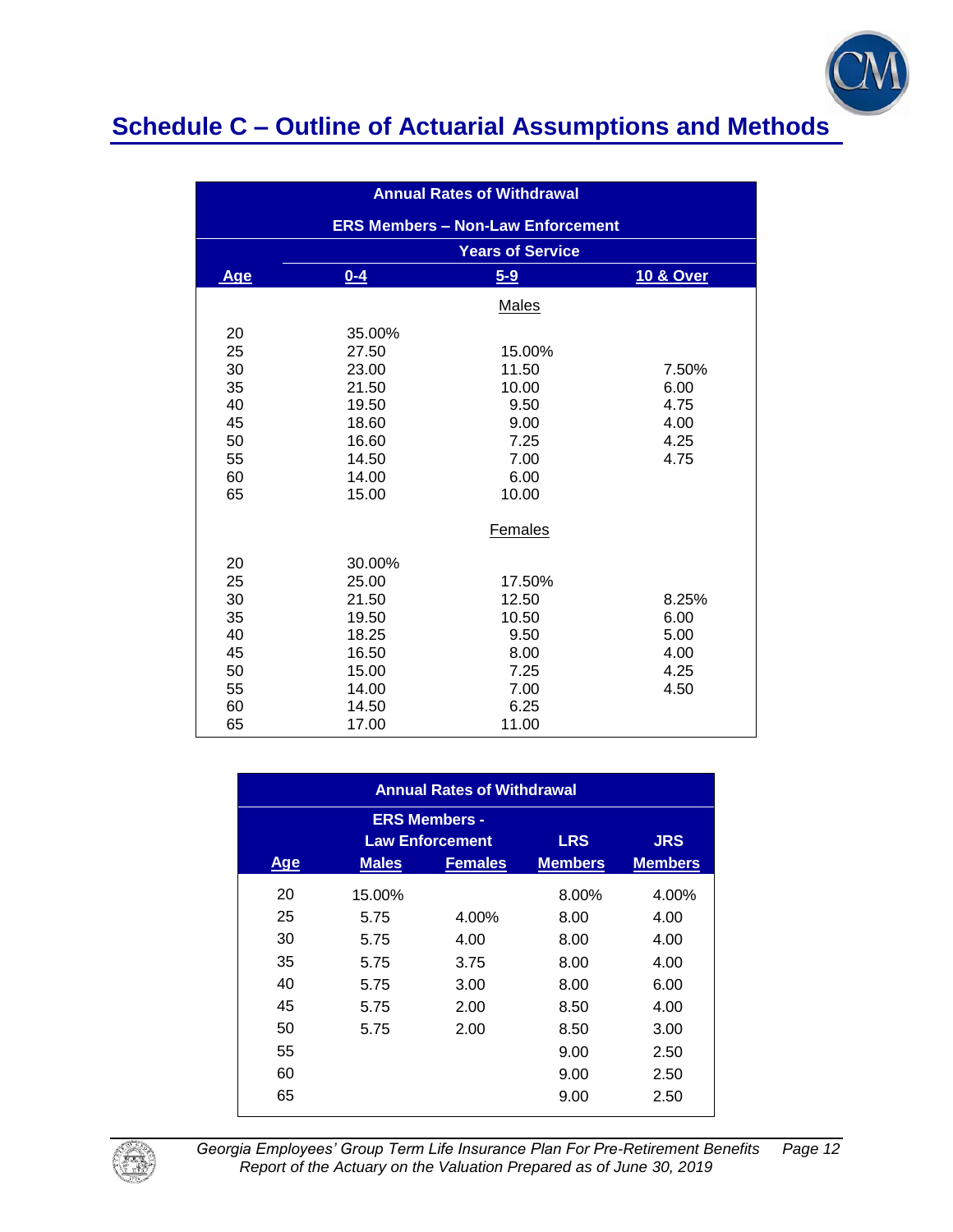

**RETIREMENT**: Representative values of the assumed annual rates of service retirement for non-law enforcement officers are as follows. Special retirement rates apply to law enforcement officers.

|                                                          | <b>Non-Law Enforcement</b><br><b>Old Plan</b> |                           |                                                                             |                                                                              |                                                                                    |                                                                                    |                                                                                |                                                                                  |
|----------------------------------------------------------|-----------------------------------------------|---------------------------|-----------------------------------------------------------------------------|------------------------------------------------------------------------------|------------------------------------------------------------------------------------|------------------------------------------------------------------------------------|--------------------------------------------------------------------------------|----------------------------------------------------------------------------------|
| Age                                                      | <b>Early Retirement</b>                       |                           | Age 60 or 30 years                                                          |                                                                              |                                                                                    | 34 years                                                                           | More than 34 years                                                             |                                                                                  |
|                                                          | <b>Male</b>                                   | <b>Female</b>             | <b>Male</b>                                                                 | <b>Female</b>                                                                | <b>Male</b>                                                                        | <b>Female</b>                                                                      | <b>Male</b>                                                                    | <b>Female</b>                                                                    |
| 50<br>52<br>55<br>57<br>60<br>62<br>65<br>67<br>70<br>75 | 2.0%<br>2.0<br>3.0<br>3.5                     | 2.0%<br>2.0<br>3.5<br>5.0 | 7.5%<br>7.5<br>7.5<br>10.5<br>15.0<br>32.0<br>35.0<br>35.0<br>35.0<br>100.0 | 6.0%<br>6.0<br>10.0<br>10.0<br>20.0<br>40.0<br>40.0<br>35.0<br>35.0<br>100.0 | 100.0%<br>100.0<br>100.0<br>100.0<br>97.5<br>97.5<br>35.0<br>35.0<br>35.0<br>100.0 | 100.0%<br>100.0<br>100.0<br>100.0<br>95.0<br>95.0<br>40.0<br>35.0<br>35.0<br>100.0 | 90.0%<br>90.0<br>75.0<br>70.0<br>40.0<br>40.0<br>35.0<br>35.0<br>35.0<br>100.0 | 100.0%<br>100.0<br>90.0<br>70.0<br>55.0<br>65.0<br>40.0<br>35.0<br>35.0<br>100.0 |

### **ERS**

|                                                          |                           | Law<br>Enforcement***     |                                                                                |                                                                                |                                                        |
|----------------------------------------------------------|---------------------------|---------------------------|--------------------------------------------------------------------------------|--------------------------------------------------------------------------------|--------------------------------------------------------|
| Age                                                      | <b>Early Retirement</b>   |                           | <b>Normal Retirement</b>                                                       |                                                                                |                                                        |
|                                                          | <b>Male</b>               | <b>Female</b>             | Male*                                                                          | Female**                                                                       |                                                        |
| 50<br>52<br>55<br>57<br>60<br>62<br>65<br>67<br>70<br>75 | 7.0%<br>7.0<br>7.0<br>8.0 | 4.5%<br>4.5<br>6.5<br>8.0 | 70.0%<br>70.0<br>60.0<br>50.0<br>25.0<br>40.0<br>32.0<br>32.0<br>30.0<br>100.0 | 50.0%<br>45.0<br>50.0<br>40.0<br>30.0<br>40.0<br>35.0<br>32.0<br>30.0<br>100.0 | 20.0%<br>12.0<br>30.0<br>35.0<br>25.0<br>25.0<br>100.0 |

- \* An additional 10% for ages below 55 and 20% for ages 55 to 59 are assumed to retire in the first year eligible for unreduced retirement with 30 years of service.
- \*\* An additional 20% are assumed to retire in the first year eligible for unreduced retirement with 30 years of service before age 60.
- \*\*\* In addition, 100% are assumed to retire with 30 years of service on or before age 50 and 75% are assumed to retire with 30 years of service after age 50 but before age 55.

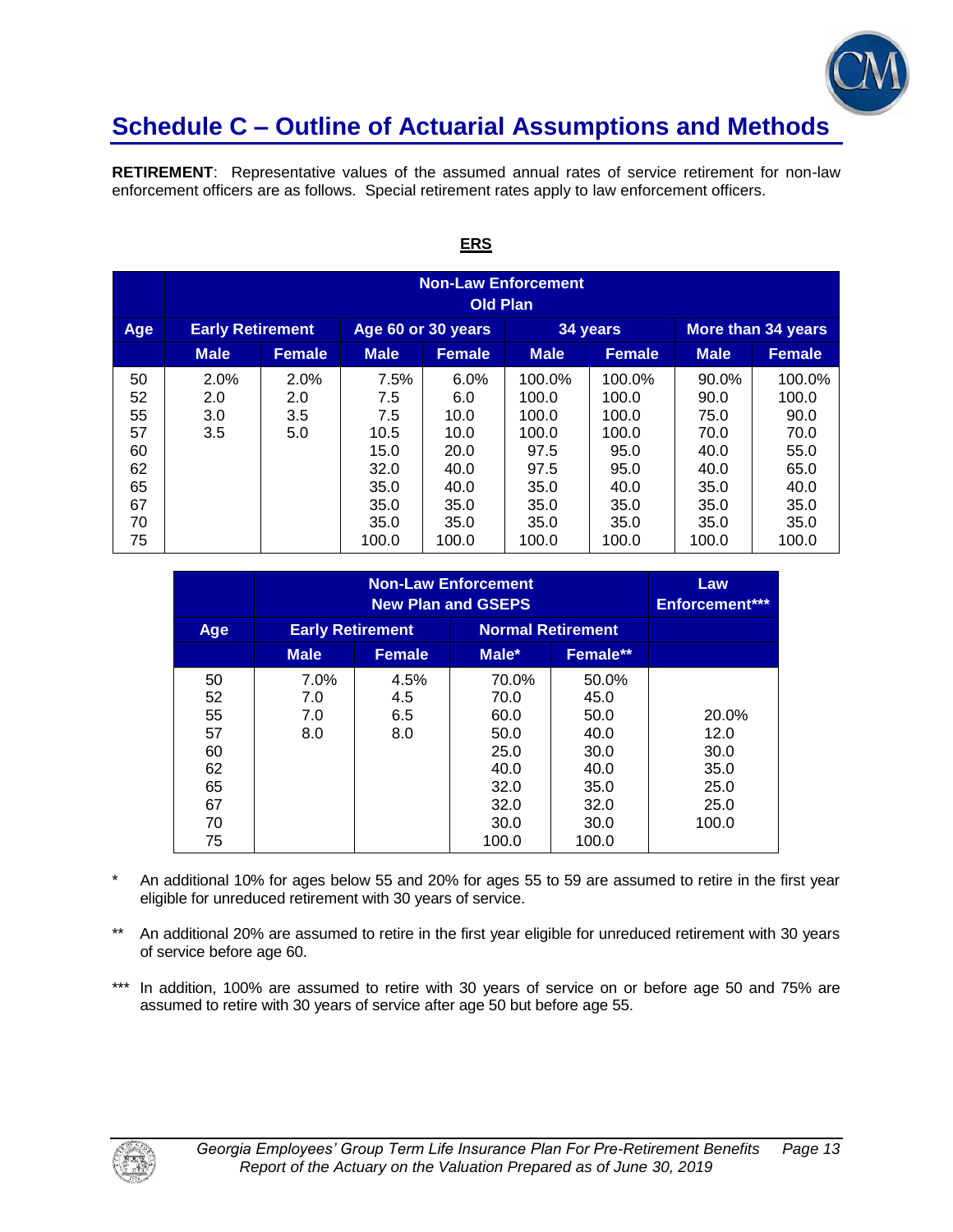

| <b>Annual Rates of Retirement</b> |                   |            |  |  |  |
|-----------------------------------|-------------------|------------|--|--|--|
| Age                               | <b>LRS</b>        | <b>JRS</b> |  |  |  |
| 60                                | 10%               | 15%        |  |  |  |
| 61                                | 10                | 10         |  |  |  |
| 62                                | 15                | 12         |  |  |  |
| $63 - 64$                         | 10                | 10         |  |  |  |
| $65 - 66$                         | $12 \overline{ }$ | 15         |  |  |  |
| 67                                | 15                | 15         |  |  |  |
| $68 - 69$                         | $12 \overline{ }$ | 15         |  |  |  |
| $70 - 74$                         | 20                | 25         |  |  |  |
| 75                                | 100               | 100        |  |  |  |

**RATES OF DEATH BEFORE RETIREMENT**: The RP-2000 Employee Mortality Table projected to 2025 with projection scale BB is used for both males and females while in active service. Representative values of the assumed annual rates of mortality while in active service are as follows:

| Age | <b>Males</b> | <b>Females</b> | Age | <b>Males</b> | <b>Females</b> |
|-----|--------------|----------------|-----|--------------|----------------|
| 20  | 0.0320%      | 0.0177%        | 45  | 0.1399%      | 0.1043%        |
| 25  | 0.0349       | 0.0192         | 50  | 0.1983       | 0.1555         |
| 30  | 0.0412       | 0.0245         | 55  | 0.2810       | 0.2228         |
| 35  | 0.0717       | 0.0441         | 60  | 0.4092       | 0.3058         |
| 40  | 0.1001       | 0.0655         | 65  | 0.5600       | 0.4304         |

**RATES OF DEATHS AFTER RETIREMENT**: The RP-2000 Combined Mortality Table projected to 2025 with projection scale BB and set forward 2 years for both males and females is used for the period after service retirement and for dependent beneficiaries. The RP-2000 Disabled Mortality Table projected to 2025 with projection scale BB and set back 7 years for males and set forward 3 years for females is used for the period after disability retirement. There is a margin for future mortality improvement in the tables used by the System. Based on the results of the most recent experience study adopted by the Board on December 17, 2015, the numbers of expected future deaths are 9-12% less than the actual number of deaths that occurred during the study period for service retirements and beneficiaries and for disability retirements. Representative values of the assumed annual rates of mortality after service retirement are as follows:

| Age | <b>Males</b> | <b>Females</b> | Age | <b>Males</b> | <b>Females</b> |
|-----|--------------|----------------|-----|--------------|----------------|
| 40  | $0.1127\%$   | 0.0790%        | 65  | 1.1300%      | 0.8994%        |
| 45  | 0.1609       | 0.1230         | 70  | 1.8697       | 1.5281         |
| 50  | 0.2474       | 0.1872         | 75  | 3.2147       | 2.5220         |
| 55  | 0.4246       | 0.2918         | 80  | 5.5160       | 4.1628         |
| 60  | 0.6985       | 0.4923         | 85  | 9.5631       | 7.1239         |

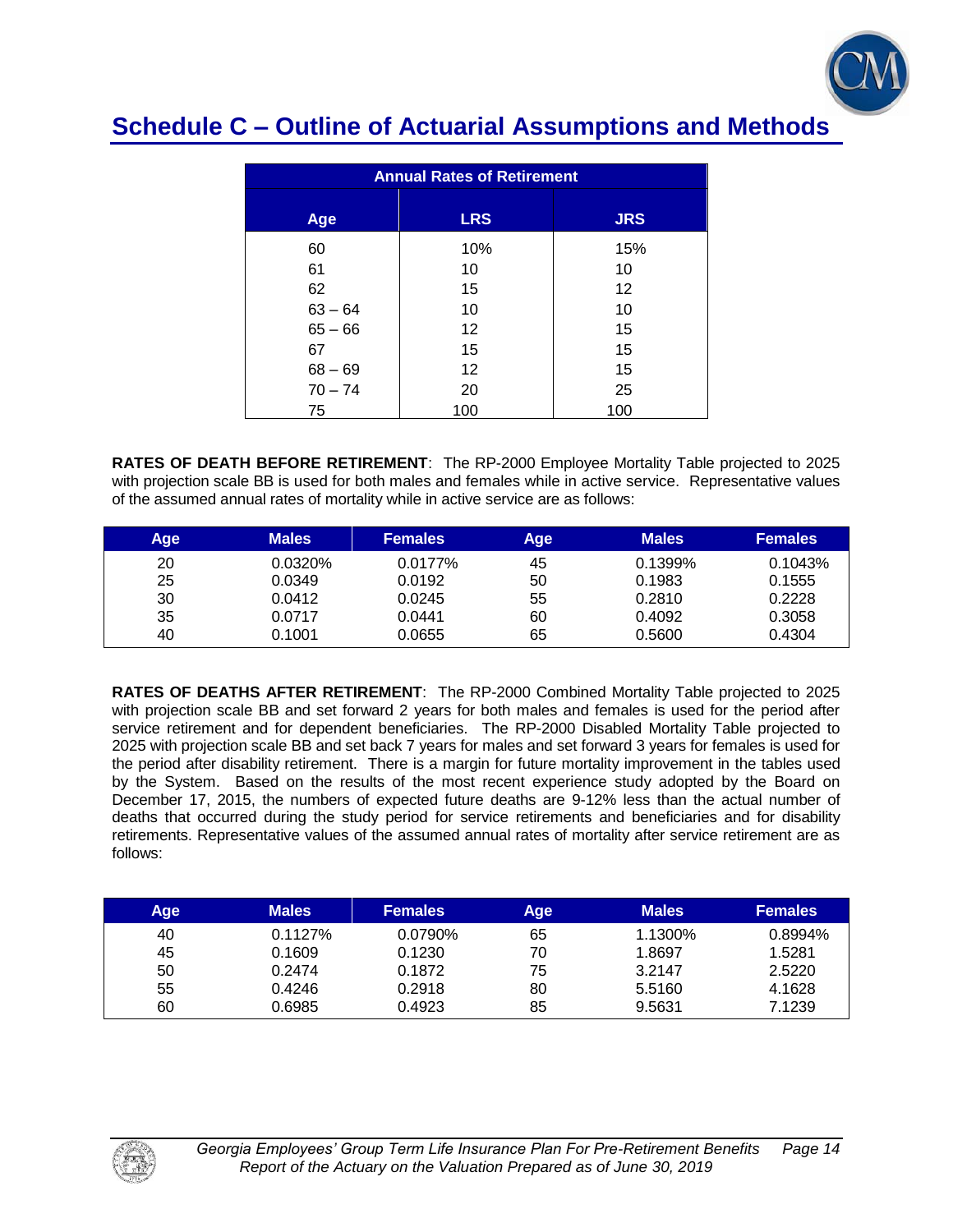

**ASSETS**: Fair value

**ACTUARIAL COST METHOD:** Entry Age Normal Actuarial Cost Method. Actuarial gains and losses are reflected in the unfunded actuarial accrued liability (UAAL). See Schedule D for a brief description of this method.

**ADMINISTRATIVE EXPENSES:** Budgeted administrative expenses are added to the normal contribution rate.

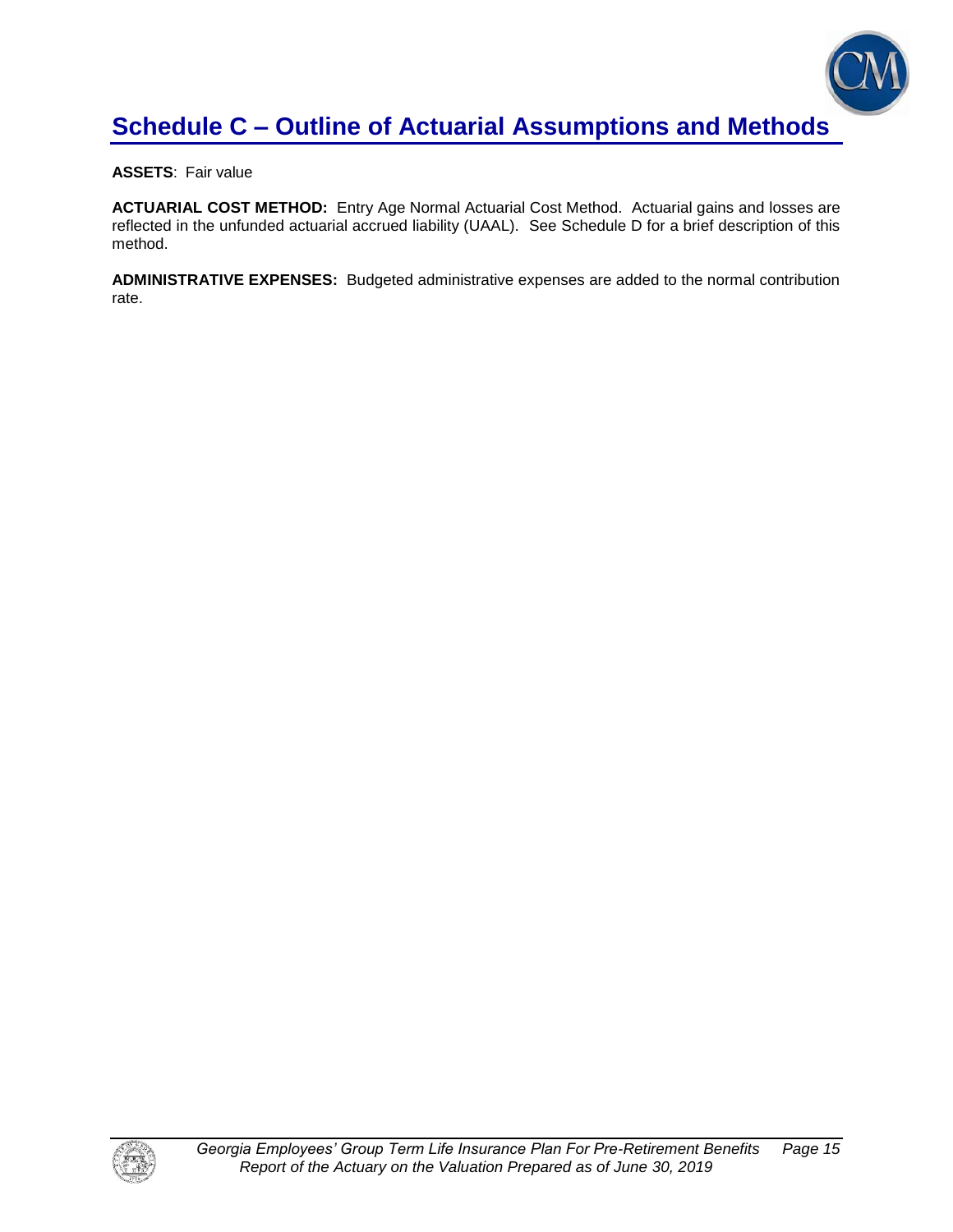

# **Schedule D – Actuarial Cost Method**

- 1. The valuation is prepared on the projected benefit basis, under which the present value, at the interest rate assumed to be earned in the future (currently 7.30%), of each member's expected benefits at death in active service is determined, based on age, service and sex. The calculations take into account the probability of a member's termination of employment, as well as the possibility of his terminating with a service, disability or survivor's benefit.
- 2. The employer contributions required to support the benefits of the System are determined following a level funding approach, and consist of a normal contribution and an unfunded actuarial accrued liability contribution.
- 3. The normal contribution is determined using the entry age actuarial cost method. Under this method, a calculation is made to determine the level amount which, if applied for the average member during the entire period of his anticipated covered service, would be required in addition to the contributions of the member to meet the cost of all benefits payable on his behalf.
- 4. The unfunded actuarial accrued liability contributions are determined by subtracting the present value of prospective employer normal contributions and member contributions, together with the current actuarial value of assets, from the present value of expected benefits to be paid from the System.

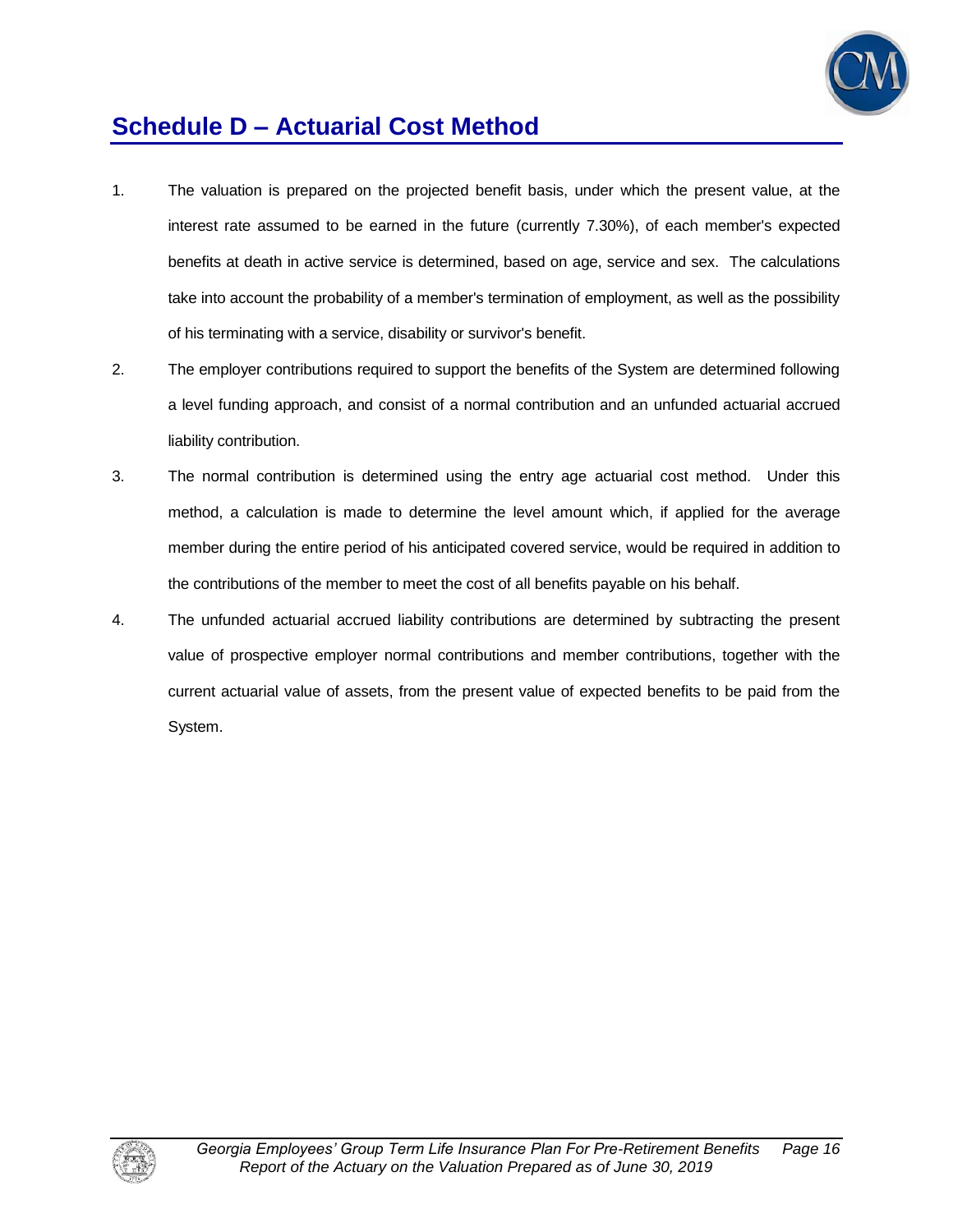

### **Schedule E – Funding Policy #1 of the SEAD Board of Directors**

The purpose of this Funding Policy is to state the overall objectives for the Georgia Employees' Group Term Life Insurance Plan for Pre-Retirement Benefits (System), the benchmarks that will be used to measure progress in achieving those goals, and the methods and assumptions that will be employed to develop the benchmarks. It is the intent of the State Employees' Assurance Department Board of Directors that the Funding Policy outlined herein will remain unchanged until the objectives below are met.

### **I. Funding Objectives**

The goal in requiring employer and member contributions to the System is to accumulate sufficient assets during a member's employment to fully finance the benefits the member's beneficiary is expected to receive in the event of the death of the member prior to the member's retirement. In meeting this objective, the System will strive to meet the following funding objectives:

- To develop a pattern of contribution rates expressed as a percentage of employer payroll and measured by valuations prepared in accordance with applicable State laws and the principles of practice prescribed by the Actuarial Standards Board.
- To maintain a stable funded ratio (ratio of actuarial value of assets to actuarial accrued liabilities) that reflects a trend of strong actuarial condition. The long-term objective is to maintain at least a 100% funded ratio over a reasonable period of future years.
- To maintain adequate asset levels to finance the benefits promised to members and monitor the future demand for liquidity.
- To promote intergenerational equity for taxpayers with respect to contributions required for the benefits provided by the System.

#### **II. Measures of Funding Progress**

To track progress in achieving the System's funding objectives, the following measures will be determined annually as of the actuarial valuation date (with due recognition that a single year's results may not be indicative of long-term trends):

- **Funded Ratio** The funded ratio, defined as the actuarial value of assets divided by the actuarial accrued liability, should remain stable over time, before adjustments for changes in benefits, actuarial methods, and/or actuarial adjustments. The target funded ratio will be 100 percent. In the event that the funded ratio falls below 100%, the targeted funded ratio will be 100% within 20 years of the date the funded ratio first falls below 100%.
- **Unfunded Actuarial Accrued Liability (UAAL)**
	- o **Transitional UAAL** The UAAL established as of the initial valuation date for which this funding policy is adopted shall be known as the Transitional UAAL.
	- o **New Incremental UAAL** Each subsequent valuation will produce a New Incremental UAAL consisting of all benefit changes, assumption and method changes and experience gains and/or losses that have occurred since the previous valuations.
- **UAAL Amortization Period** 
	- o The transitional UAAL will be amortized over a closed 20 year period beginning on the initial valuation date for which this funding policy is adopted.
	- $\circ$  Each New Incremental UAAL shall be amortized over a closed 20 year period beginning with the year it is incurred.
- **Employer Contribution Rate**
	- o **Employer Normal Contribution Rate**  the contribution rate determined as of the valuation date each year to fund the employer portion of the annual normal cost of the System based on the assumptions and methods adopted by the Board.
	- $\circ$  In each valuation subsequent to the adoption of this funding policy the required employer contribution rate will be determined as the summation of the employer Normal Contribution Rate, a contribution rate for administrative expenses, the amortization rate

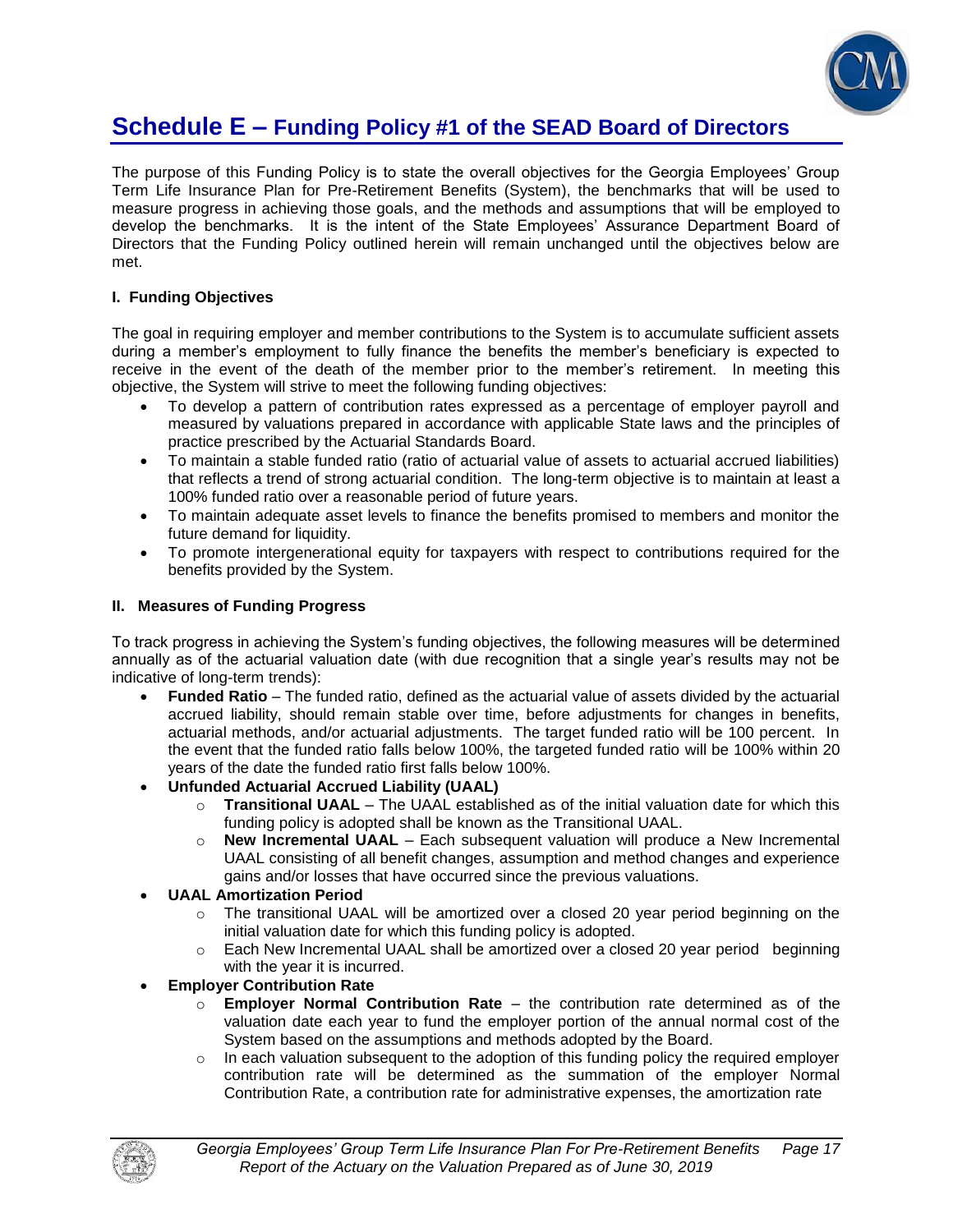

### **Schedule E – Funding Policy #1 of the SEAD Board of Directors**

for the Transitional UAAL and the individual amortization rate for each of the New Incremental UAAL bases.

- o In no event shall the employer contribution rate be less than 0%.
- $\circ$  The valuation methodology, including the amortization of the Unfunded Actuarial Accrued Liability (UAAL), would be expected to maintain reasonably stable contribution rates as a dollar per active member.

### **III. Methods and Assumptions**

The annual actuarial valuations providing the measures to assess funding progress will utilize the actuarial methods and assumptions last adopted by the Board based upon the advice and recommendations of the actuary. These include the following primary methods and assumptions:

- The actuarial cost method used to develop the benchmarks will be the Projected Unit Credit (PUC) actuarial cost method.
- The long-term annual investment rate of return assumption will be:
	- $\circ$  Effective with the June 30, 2013 valuation date, 7.50% net of investment expenses.
	- o Effective with the June 30, 2017 valuation date, reduced by 0.10% (10 basis points) from the immediate prior actuarial valuation, as long as the following conditions are met:
		- The actual rate of return for the fiscal year ending with the current valuation date exceeds the assumed rate of return from the immediate prior actuarial valuation, and
		- The assumed rate of return does not decrease below 7.00% net of investment expenses.
- The actuarial value of assets will be equal to the market value of assets as of the valuation date.

The employer contribution rates determined in an annual actuarial valuation will be at least sufficient to satisfy the annual normal cost of the System and amortize the UAAL as a level dollar amount over a period not to exceed 20 years. However in no event shall the employer contribution rate be less than 0%.

The actuary shall conduct an investigation into the System's experience at least every five years and utilize the results of the investigation to form the basis for recommended assumptions and methods. Any changes to the recommended assumptions and methods that are approved by the Board will be reflected in this Policy.

### **IV. Funding Policy Progress**

The Board will periodically have actuarial projections of the valuation results performed to assess the current and expected future progress towards the overall funding goals of the System. These periodic projections will provide the expected valuation results over at least a 10-year period. The projected measures of funding progress and the recent historical trend provided in valuations will provide important information for the Board's assessment of the System's funding progress.

Adopted: March 15, 2018

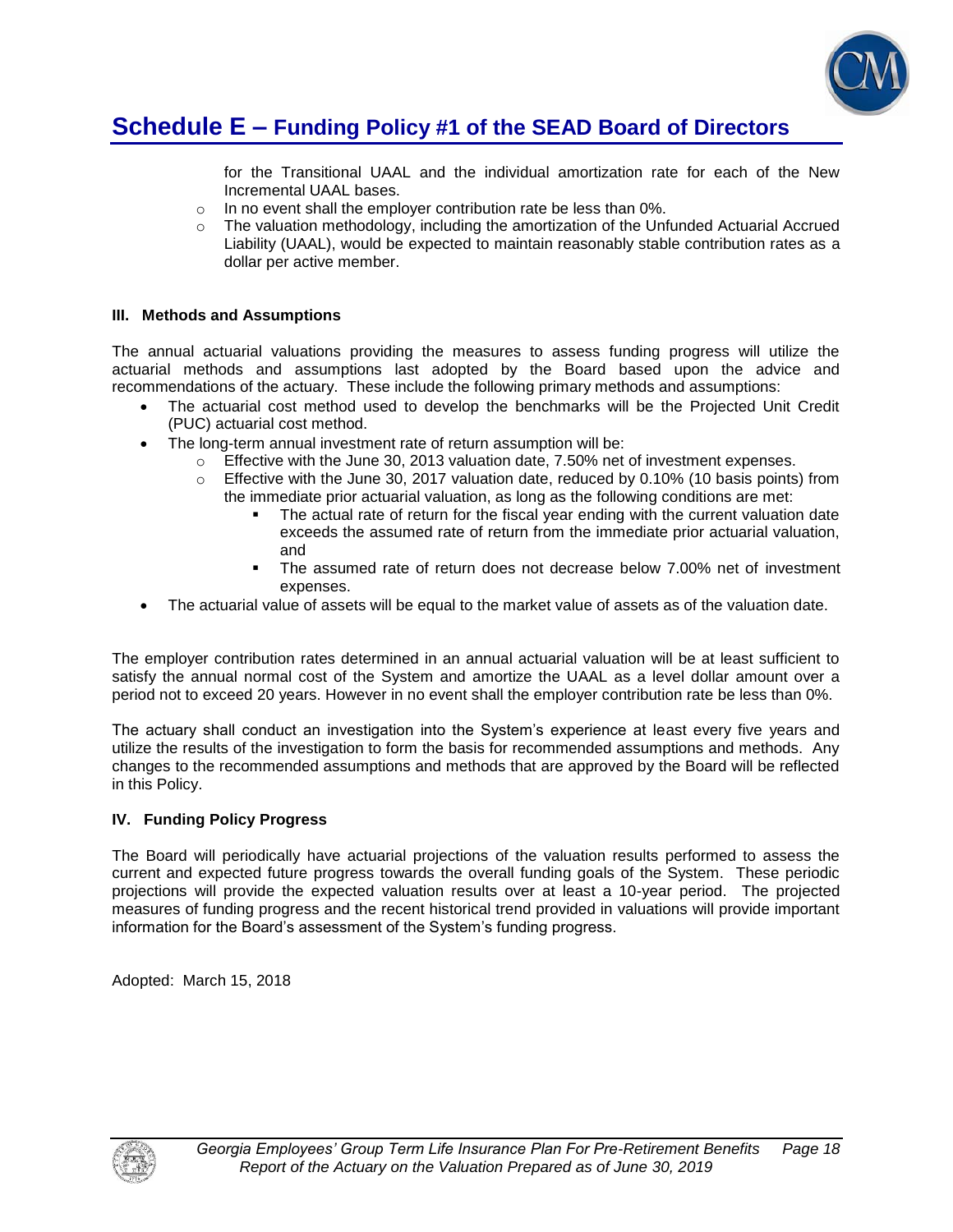

| <b>Valuation</b><br>Date | Amortization<br><b>Period</b> | <b>Balance of</b><br><b>Transitional UAAL</b> | <b>Expected UAAL</b><br><b>Contribution</b> |
|--------------------------|-------------------------------|-----------------------------------------------|---------------------------------------------|
| 6/30/2013                | 20                            | \$<br>(167,266,267)                           | \$<br>(16, 407, 515)                        |
| 6/30/2014                | 19                            | (163, 403, 722)                               | (16, 407, 515)                              |
| 6/30/2015                | 18                            | (159,251,487)                                 | (16, 407, 515)                              |
| 6/30/2016                | 17                            | (154, 787, 834)                               | (16, 407, 515)                              |
| 6/30/2017                | 16                            | (149, 989, 406)                               | (16, 300, 885)                              |
| 6/30/2018                | 15                            | (144, 787, 738)                               | (16, 199, 456)                              |
| 6/30/2019                | 14                            | (139, 157, 787)                               | (16, 199, 456)                              |
| 6/30/2020                | 13                            | (133, 116, 850)                               | (16, 199, 456)                              |
| 6/30/2021                | 12                            | (126,634,925)                                 | (16, 199, 456)                              |
| 6/30/2022                | 11                            | (119,679,819)                                 | (16, 199, 456)                              |
| 6/30/2023                | 10                            | (112, 216, 990)                               | (16, 199, 456)                              |
| 6/30/2024                | 9                             | (104, 209, 375)                               | (16, 199, 456)                              |
| 6/30/2025                | 8                             | (95, 617, 204)                                | (16, 199, 456)                              |
| 6/30/2026                | 7                             | (86, 397, 804)                                | (16, 199, 456)                              |
| 6/30/2027                | 6                             | (76,505,388)                                  | (16, 199, 456)                              |
| 6/30/2028                | 5                             | (65,890,826)                                  | (16, 199, 456)                              |
| 6/30/2029                | 4                             | (54, 501, 401)                                | (16, 199, 456)                              |
| 6/30/2030                | 3                             | (42, 280, 547)                                | (16, 199, 456)                              |
| 6/30/2031                | $\overline{2}$                | (29,167,572)                                  | (16, 199, 456)                              |
| 6/30/2032                | 1                             | (15,097,349)                                  | (16, 199, 456)                              |
| 6/30/2033                | 0                             |                                               |                                             |

### **TRANSITIONAL UAAL**

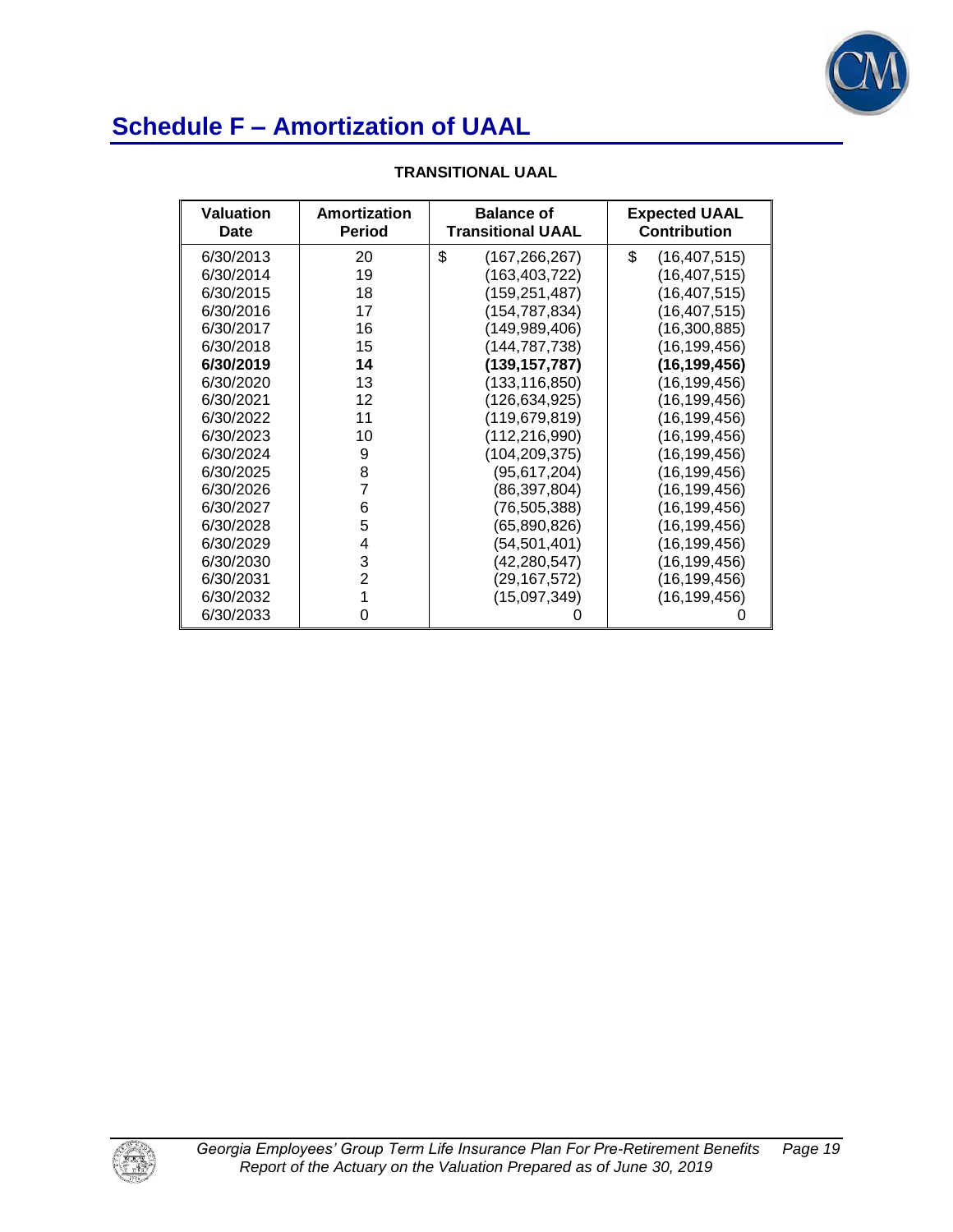

| <b>Valuation</b><br>Date | Amortization<br><b>Period</b> | <b>Balance of New</b><br><b>Incremental UAAL</b><br>6/30/2014 | <b>Expected UAAL</b><br><b>Contribution</b> |  |
|--------------------------|-------------------------------|---------------------------------------------------------------|---------------------------------------------|--|
| 6/30/2014                | 20                            | \$<br>(36,077,445)                                            | \$<br>(3,538,916)                           |  |
| 6/30/2015                | 19                            | (35,244,338)                                                  | (3,538,916)                                 |  |
| 6/30/2016                | 18                            | (34, 348, 747)                                                | (3,538,916)                                 |  |
| 6/30/2017                | 17                            | (33,385,988)                                                  | (3,514,898)                                 |  |
| 6/30/2018                | 16                            | (32,341,652)                                                  | (3,491,974)                                 |  |
| 6/30/2019                | 15                            | (31,210,619)                                                  | (3,491,974)                                 |  |
| 6/30/2020                | 14                            | (29,997,020)                                                  | (3,491,974)                                 |  |
| 6/30/2021                | 13                            | (28,694,828)                                                  | (3,491,974)                                 |  |
| 6/30/2022                | 12                            | (27, 297, 577)                                                | (3,491,974)                                 |  |
| 6/30/2023                | 11                            | (25,798,326)                                                  | (3,491,974)                                 |  |
| 6/30/2024                | 10                            | (24,189,629)                                                  | (3,491,974)                                 |  |
| 6/30/2025                | 9                             | (22,463,498)                                                  | (3,491,974)                                 |  |
| 6/30/2026                | 8                             | (20,611,359)                                                  | (3,491,974)                                 |  |
| 6/30/2027                | 7                             | (18,624,015)                                                  | (3,491,974)                                 |  |
| 6/30/2028                | 6                             | (16,491,593)                                                  | (3, 491, 974)                               |  |
| 6/30/2029                | 5                             | (14,203,506)                                                  | (3,491,974)                                 |  |
| 6/30/2030                | 4                             | (11, 748, 387)                                                | (3,491,974)                                 |  |
| 6/30/2031                | 3                             | (9, 114, 046)                                                 | (3,491,974)                                 |  |
| 6/30/2032                | $\overline{2}$                | (6,287,397)                                                   | (3,491,974)                                 |  |
| 6/30/2033                | 1                             | (3,254,403)                                                   | (3,491,974)                                 |  |
| 6/30/2034                | 0                             |                                                               |                                             |  |

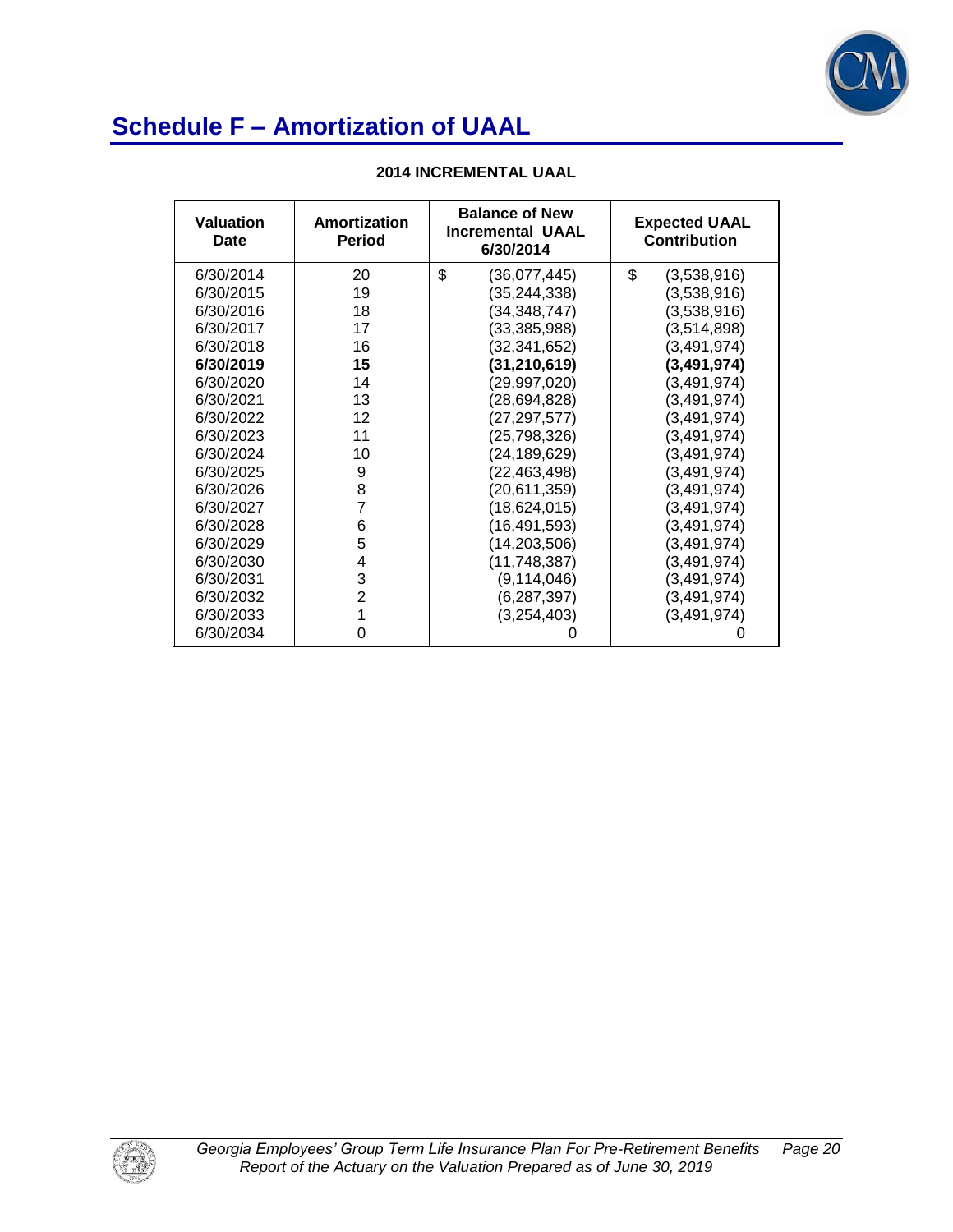

| <b>Valuation</b><br>Date | Amortization<br><b>Period</b> | <b>Balance of New</b><br><b>Incremental UAAL</b><br>6/30/2015 | <b>Expected UAAL</b><br><b>Contribution</b> |  |
|--------------------------|-------------------------------|---------------------------------------------------------------|---------------------------------------------|--|
| 6/30/2015                | 20                            | \$<br>(24,457,703)                                            | \$<br>(2,399,110)                           |  |
| 6/30/2016                | 19                            | (23,892,921)                                                  | (2,399,110)                                 |  |
| 6/30/2017                | 18                            | (23,285,780)                                                  | (2,382,161)                                 |  |
| 6/30/2018                | 17                            | (22, 626, 767)                                                | (2,365,933)                                 |  |
| 6/30/2019                | 16                            | (21,912,588)                                                  | (2,365,933)                                 |  |
| 6/30/2020                | 15                            | (21, 146, 274)                                                | (2,365,933)                                 |  |
| 6/30/2021                | 14                            | (20, 324, 019)                                                | (2,365,933)                                 |  |
| 6/30/2022                | 13                            | (19, 441, 739)                                                | (2,365,933)                                 |  |
| 6/30/2023                | 12                            | (18, 495, 052)                                                | (2,365,933)                                 |  |
| 6/30/2024                | 11                            | (17, 479, 258)                                                | (2,365,933)                                 |  |
| 6/30/2025                | 10                            | (16, 389, 311)                                                | (2,365,933)                                 |  |
| 6/30/2026                | 9                             | (15, 219, 797)                                                | (2,365,933)                                 |  |
| 6/30/2027                | 8                             | (13,964,909)                                                  | (2,365,933)                                 |  |
| 6/30/2028                | $\overline{7}$                | (12,618,414)                                                  | (2,365,933)                                 |  |
| 6/30/2029                | 6                             | (11, 173, 625)                                                | (2,365,933)                                 |  |
| 6/30/2030                | 5                             | (9,623,366)                                                   | (2,365,933)                                 |  |
| 6/30/2031                | 4                             | (7,959,939)                                                   | (2,365,933)                                 |  |
| 6/30/2032                | 3                             | (6,175,081)                                                   | (2,365,933)                                 |  |
| 6/30/2033                | $\overline{2}$                | (4,259,929)                                                   | (2,365,933)                                 |  |
| 6/30/2034                | 1                             | (2,204,970)                                                   | (2,365,933)                                 |  |
| 6/30/2035                | 0                             |                                                               |                                             |  |

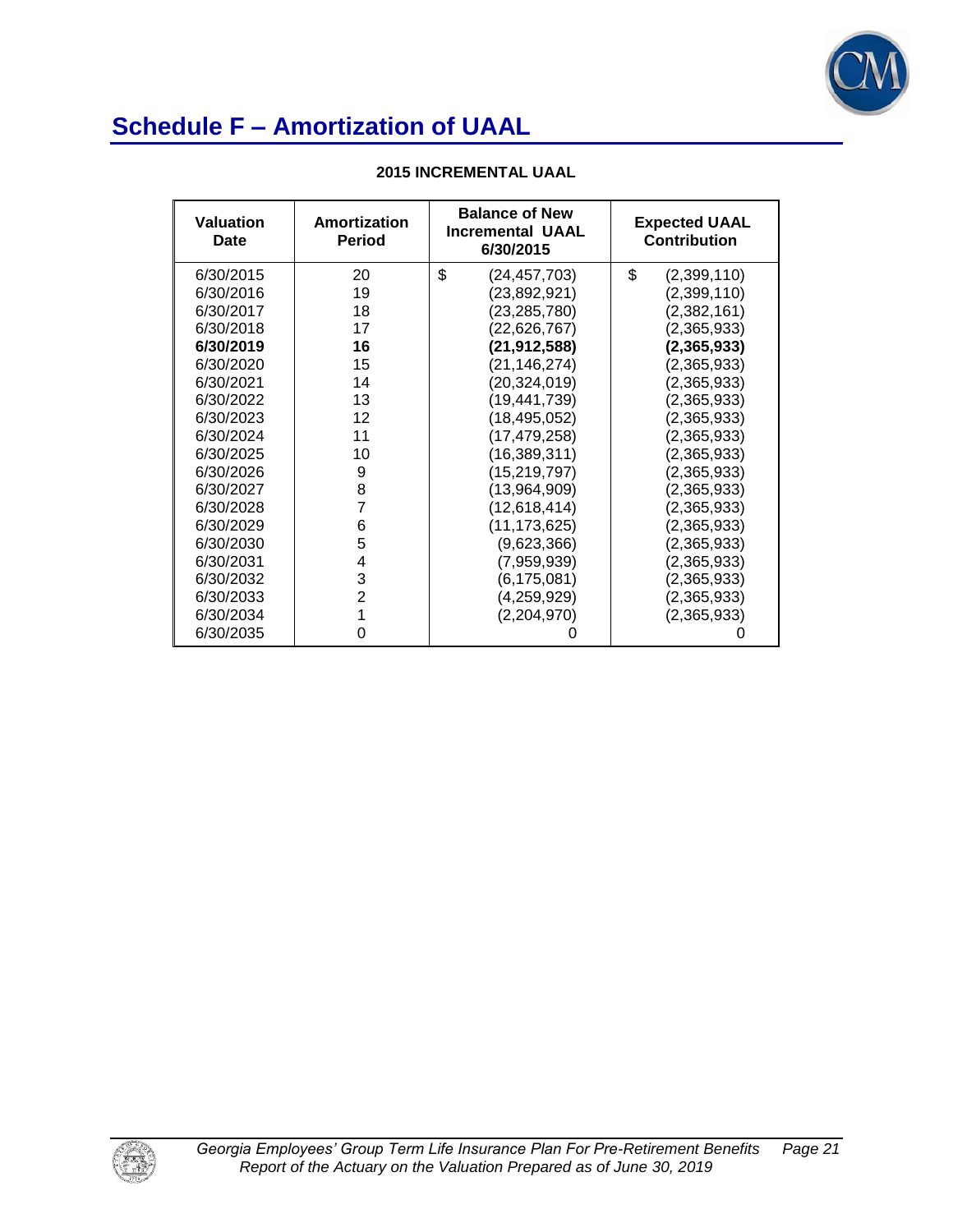

| <b>Valuation</b><br>Date | Amortization<br><b>Period</b> | <b>Balance of New</b><br><b>Incremental UAAL</b><br>6/30/2016 | <b>Expected UAAL</b><br><b>Contribution</b> |  |
|--------------------------|-------------------------------|---------------------------------------------------------------|---------------------------------------------|--|
| 6/30/2016                | 20                            | \$<br>(12, 345, 144)                                          | \$<br>(1,210,962)                           |  |
| 6/30/2017                | 19                            | (12,060,068)                                                  | (1,202,082)                                 |  |
| 6/30/2018                | 18                            | (11, 750, 431)                                                | (1, 193, 556)                               |  |
| 6/30/2019                | 17                            | (11, 414, 656)                                                | (1, 193, 556)                               |  |
| 6/30/2020                | 16                            | (11, 054, 370)                                                | (1, 193, 556)                               |  |
| 6/30/2021                | 15                            | (10,667,783)                                                  | (1, 193, 556)                               |  |
| 6/30/2022                | 14                            | (10, 252, 975)                                                | (1, 193, 556)                               |  |
| 6/30/2023                | 13                            | (9,807,886)                                                   | (1, 193, 556)                               |  |
| 6/30/2024                | 12                            | (9,330,306)                                                   | (1, 193, 556)                               |  |
| 6/30/2025                | 11                            | (8,817,862)                                                   | (1, 193, 556)                               |  |
| 6/30/2026                | 10                            | (8, 268, 010)                                                 | (1, 193, 556)                               |  |
| 6/30/2027                | 9                             | (7,678,019)                                                   | (1, 193, 556)                               |  |
| 6/30/2028                | 8                             | (7,044,958)                                                   | (1, 193, 556)                               |  |
| 6/30/2029                | 7                             | (6,365,684)                                                   | (1, 193, 556)                               |  |
| 6/30/2030                | 6                             | (5,636,823)                                                   | (1, 193, 556)                               |  |
| 6/30/2031                | 5                             | (4, 854, 755)                                                 | (1, 193, 556)                               |  |
| 6/30/2032                | 4                             | (4,015,596)                                                   | (1, 193, 556)                               |  |
| 6/30/2033                | 3                             | (3, 115, 179)                                                 | (1, 193, 556)                               |  |
| 6/30/2034                | $\overline{2}$                | (2, 149, 031)                                                 | (1, 193, 556)                               |  |
| 6/30/2035                | 1                             | (1, 112, 354)                                                 | (1, 193, 556)                               |  |
| 6/30/2036                | 0                             | O                                                             |                                             |  |

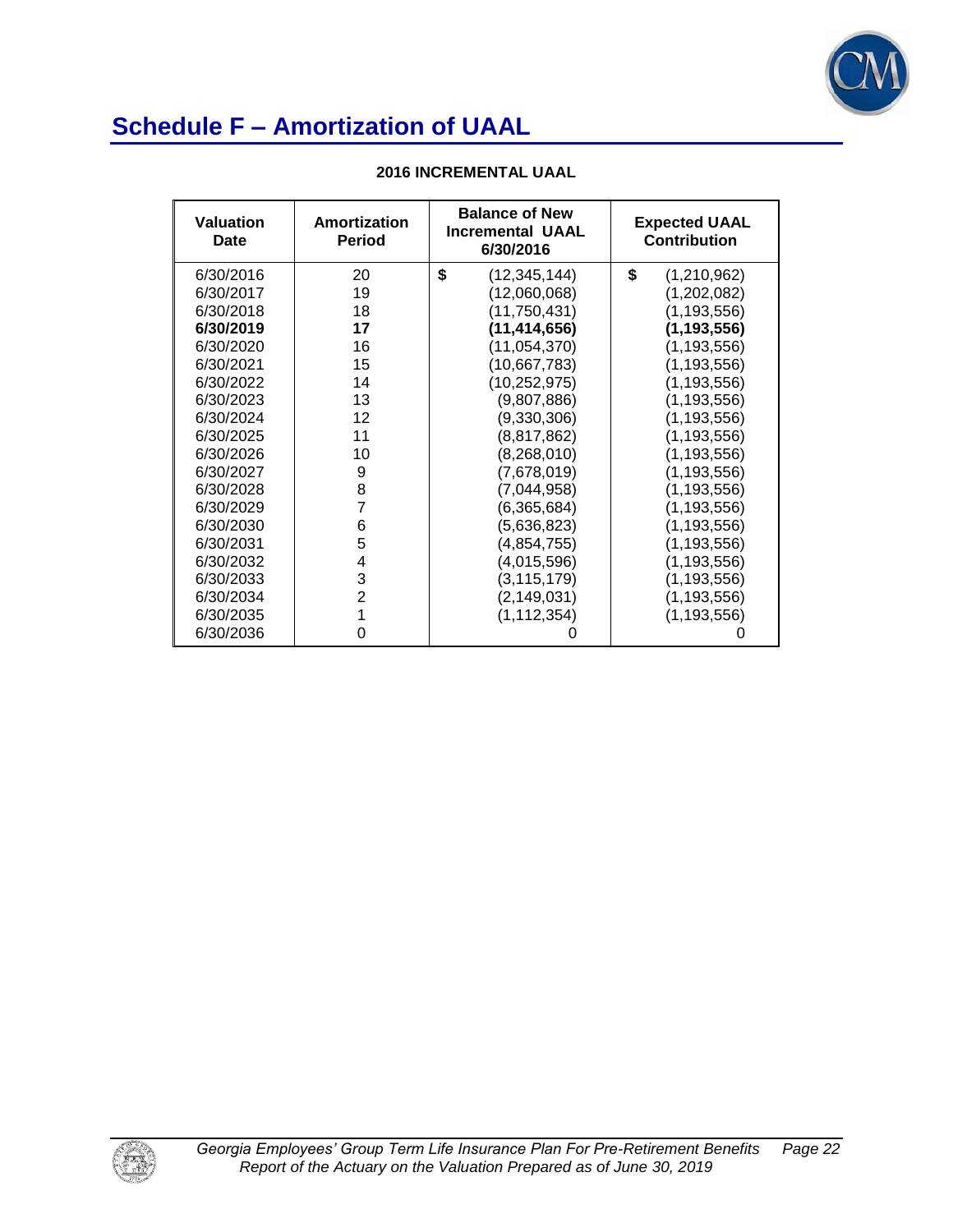

| <b>Valuation</b><br>Date | Amortization<br><b>Period</b> | <b>Balance of New</b><br><b>Incremental UAAL</b><br>6/30/2017 | <b>Expected UAAL</b><br><b>Contribution</b> |  |
|--------------------------|-------------------------------|---------------------------------------------------------------|---------------------------------------------|--|
| 6/30/2017                | 20                            | \$<br>(32, 887, 559)                                          | \$<br>(3,201,519)                           |  |
| 6/30/2018                | 19                            | (32, 119, 720)                                                | (3, 177, 944)                               |  |
| 6/30/2019                | 18                            | (31, 286, 516)                                                | (3, 177, 944)                               |  |
| 6/30/2020                | 17                            | (30, 392, 488)                                                | (3, 177, 944)                               |  |
| 6/30/2021                | 16                            | (29, 433, 196)                                                | (3, 177, 944)                               |  |
| 6/30/2022                | 15                            | (28, 403, 875)                                                | (3, 177, 944)                               |  |
| 6/30/2023                | 14                            | (27, 299, 414)                                                | (3, 177, 944)                               |  |
| 6/30/2024                | 13                            | (26, 114, 327)                                                | (3, 177, 944)                               |  |
| 6/30/2025                | 12                            | (24, 842, 729)                                                | (3, 177, 944)                               |  |
| 6/30/2026                | 11                            | (23, 478, 305)                                                | (3, 177, 944)                               |  |
| 6/30/2027                | 10                            | (22,014,277)                                                  | (3, 177, 944)                               |  |
| 6/30/2028                | 9                             | (20, 443, 375)                                                | (3, 177, 944)                               |  |
| 6/30/2029                | 8                             | (18, 757, 798)                                                | (3, 177, 944)                               |  |
| 6/30/2030                | 7                             | (16, 949, 173)                                                | (3, 177, 944)                               |  |
| 6/30/2031                | 6                             | (15,008,519)                                                  | (3, 177, 944)                               |  |
| 6/30/2032                | 5                             | (12, 926, 197)                                                | (3, 177, 944)                               |  |
| 6/30/2033                | 4                             | (10,691,865)                                                  | (3, 177, 944)                               |  |
| 6/30/2034                | 3                             | (8, 294, 427)                                                 | (3, 177, 944)                               |  |
| 6/30/2035                | $\overline{2}$                | (5,721,977)                                                   | (3, 177, 944)                               |  |
| 6/30/2036                | 1                             | (2,961,737)                                                   | (3, 177, 944)                               |  |
| 6/30/2037                | 0                             |                                                               |                                             |  |

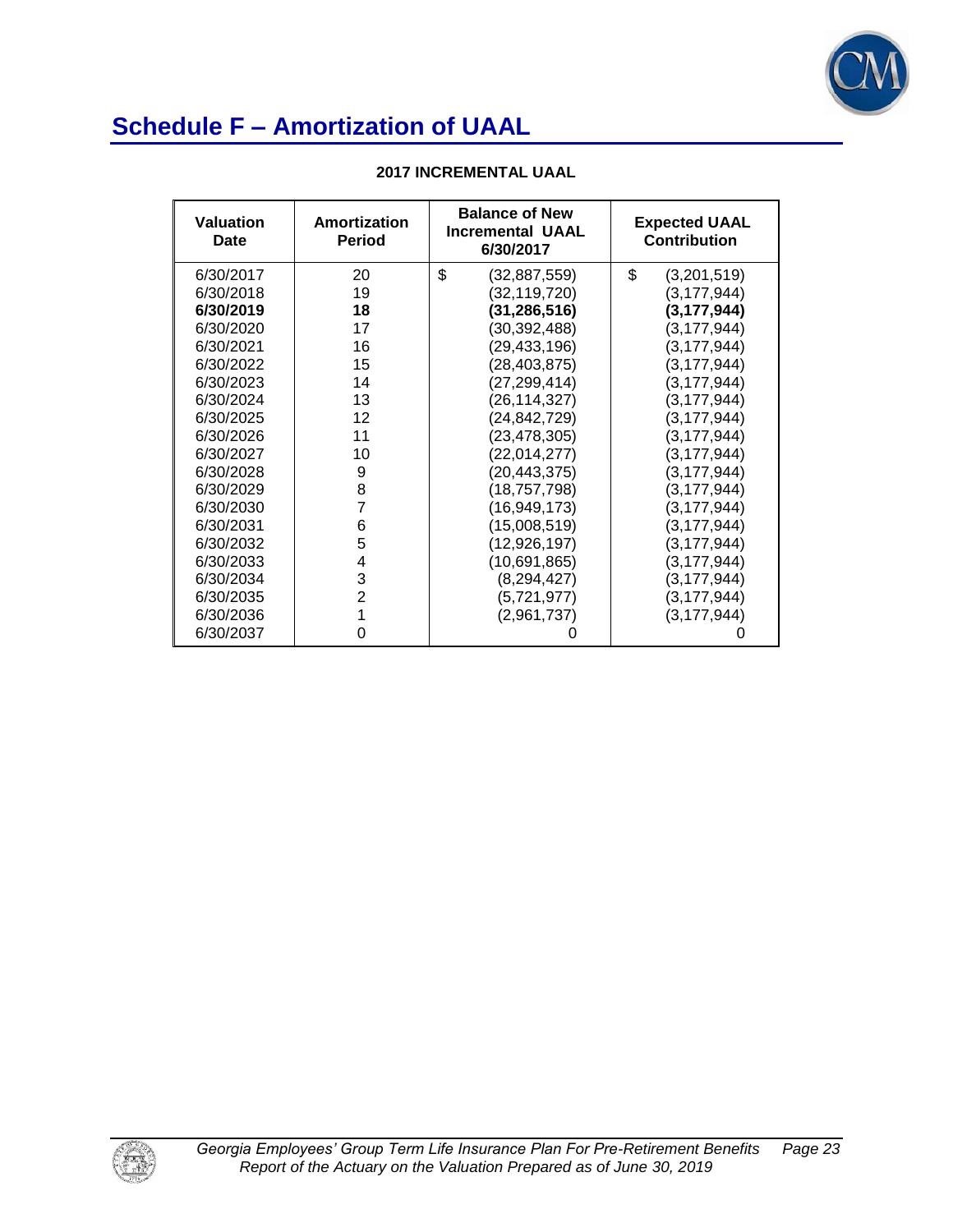

| <b>Valuation</b><br>Date | Amortization<br><b>Period</b> | <b>Balance of New</b><br><b>Incremental UAAL</b><br>6/30/2018 | <b>Expected UAAL</b><br><b>Contribution</b> |  |
|--------------------------|-------------------------------|---------------------------------------------------------------|---------------------------------------------|--|
| 6/30/2018                | 20                            | \$<br>(30,408,066)                                            | \$<br>(2,937,574)                           |  |
| 6/30/2019                | 19                            | (29,690,281)                                                  | (2,937,574)                                 |  |
| 6/30/2020                | 18                            | (28,920,098)                                                  | (2,937,574)                                 |  |
| 6/30/2021                | 17                            | (28,093,691)                                                  | (2,937,574)                                 |  |
| 6/30/2022                | 16                            | (27,206,957)                                                  | (2,937,574)                                 |  |
| 6/30/2023                | 15                            | (26,255,491)                                                  | (2,937,574)                                 |  |
| 6/30/2024                | 14                            | (25,234,568)                                                  | (2,937,574)                                 |  |
| 6/30/2025                | 13                            | (24,139,118)                                                  | (2,937,574)                                 |  |
| 6/30/2026                | 12                            | (22,963,700)                                                  | (2,937,574)                                 |  |
| 6/30/2027                | 11                            | (21, 702, 476)                                                | (2,937,574)                                 |  |
| 6/30/2028                | 10                            | (20, 349, 183)                                                | (2,937,574)                                 |  |
| 6/30/2029                | 9                             | (18,897,100)                                                  | (2,937,574)                                 |  |
| 6/30/2030                | 8                             | (17,339,014)                                                  | (2,937,574)                                 |  |
| 6/30/2031                | 7                             | (15,667,188)                                                  | (2,937,574)                                 |  |
| 6/30/2032                | 6                             | (13,873,319)                                                  | (2,937,574)                                 |  |
| 6/30/2033                | 5                             | (11,948,498)                                                  | (2,937,574)                                 |  |
| 6/30/2034                | 4                             | (9,883,165)                                                   | (2,937,574)                                 |  |
| 6/30/2035                | 3                             | (7,667,062)                                                   | (2,937,574)                                 |  |
| 6/30/2036                | $\overline{2}$                | (5,289,184)                                                   | (2,937,574)                                 |  |
| 6/30/2037                | 1                             | (2,737,720)                                                   | (2,937,574)                                 |  |
| 6/30/2038                | 0                             |                                                               |                                             |  |

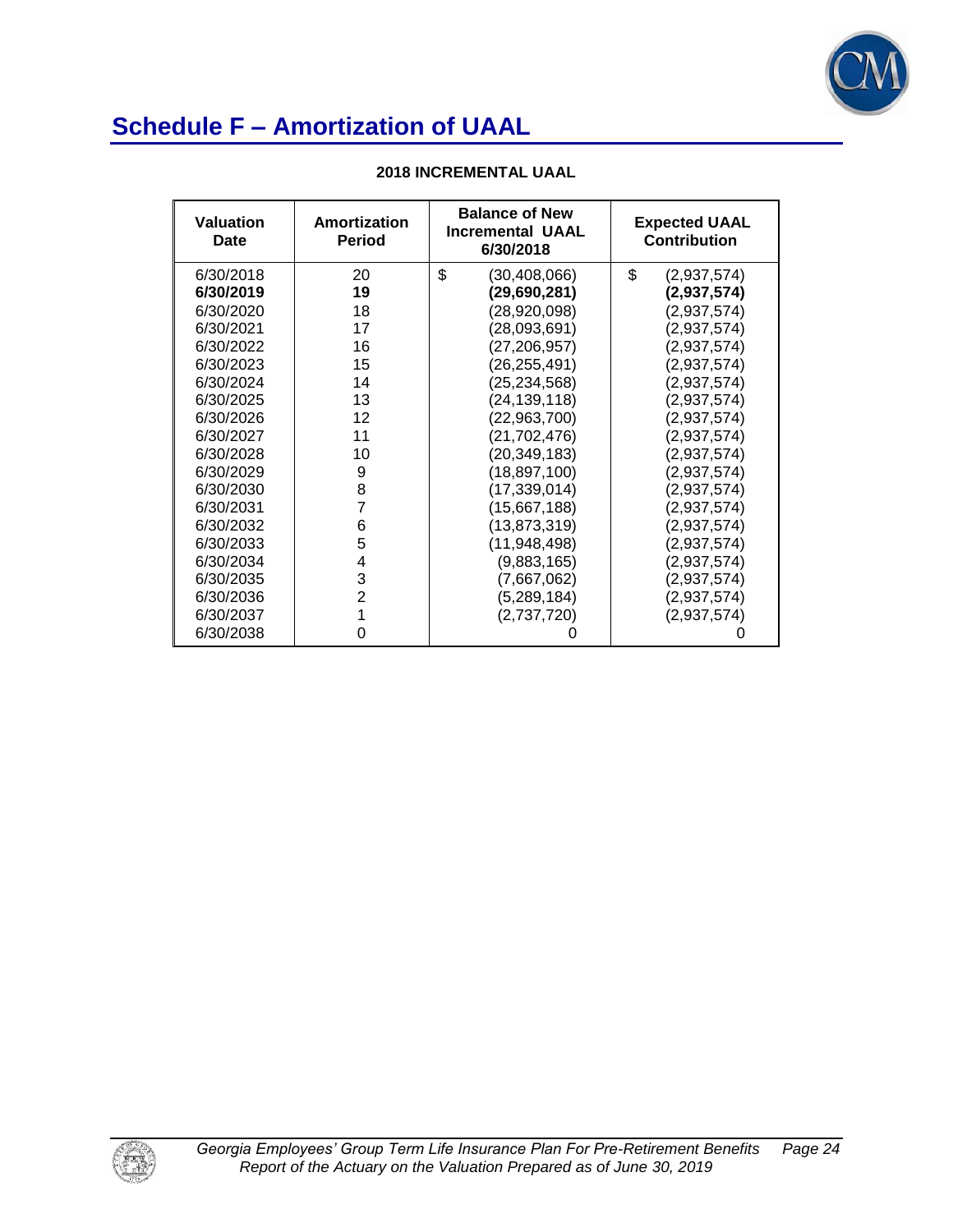

| Valuation<br><b>Date</b> | Amortization<br><b>Period</b> | <b>Balance of New</b><br><b>Incremental UAAL</b><br>6/30/2019 | <b>Expected UAAL</b><br><b>Contribution</b> |  |
|--------------------------|-------------------------------|---------------------------------------------------------------|---------------------------------------------|--|
| 6/30/2019                | 20                            | \$<br>(27,121,140)                                            | \$<br>(2,620,040)                           |  |
| 6/30/2020                | 19                            | (26, 480, 943)                                                | (2,620,040)                                 |  |
| 6/30/2021                | 18                            | (25, 794, 012)                                                | (2,620,040)                                 |  |
| 6/30/2022                | 17                            | (25,056,935)                                                  | (2,620,040)                                 |  |
| 6/30/2023                | 16                            | (24, 266, 051)                                                | (2,620,040)                                 |  |
| 6/30/2024                | 15                            | (23,417,433)                                                  | (2,620,040)                                 |  |
| 6/30/2025                | 14                            | (22,506,866)                                                  | (2,620,040)                                 |  |
| 6/30/2026                | 13                            | (21,529,827)                                                  | (2,620,040)                                 |  |
| 6/30/2027                | 12                            | (20, 481, 464)                                                | (2,620,040)                                 |  |
| 6/30/2028                | 11                            | (19, 356, 571)                                                | (2,620,040)                                 |  |
| 6/30/2029                | 10                            | (18, 149, 561)                                                | (2,620,040)                                 |  |
| 6/30/2030                | 9                             | (16, 854, 439)                                                | (2,620,040)                                 |  |
| 6/30/2031                | 8                             | (15, 464, 773)                                                | (2,620,040)                                 |  |
| 6/30/2032                | $\overline{7}$                | (13,973,661)                                                  | (2,620,040)                                 |  |
| 6/30/2033                | 6                             | (12, 373, 698)                                                | (2,620,040)                                 |  |
| 6/30/2034                | 5                             | (10,656,938)                                                  | (2,620,040)                                 |  |
| 6/30/2035                | 4                             | (8,814,855)                                                   | (2,620,040)                                 |  |
| 6/30/2036                | 3                             | (6,838,299)                                                   | (2,620,040)                                 |  |
| 6/30/2037                | $\overline{2}$                | (4,717,455)                                                   | (2,620,040)                                 |  |
| 6/30/2038                | 1                             | (2, 441, 789)                                                 | (2,620,040)                                 |  |
| 6/30/2039                | 0                             | O                                                             |                                             |  |

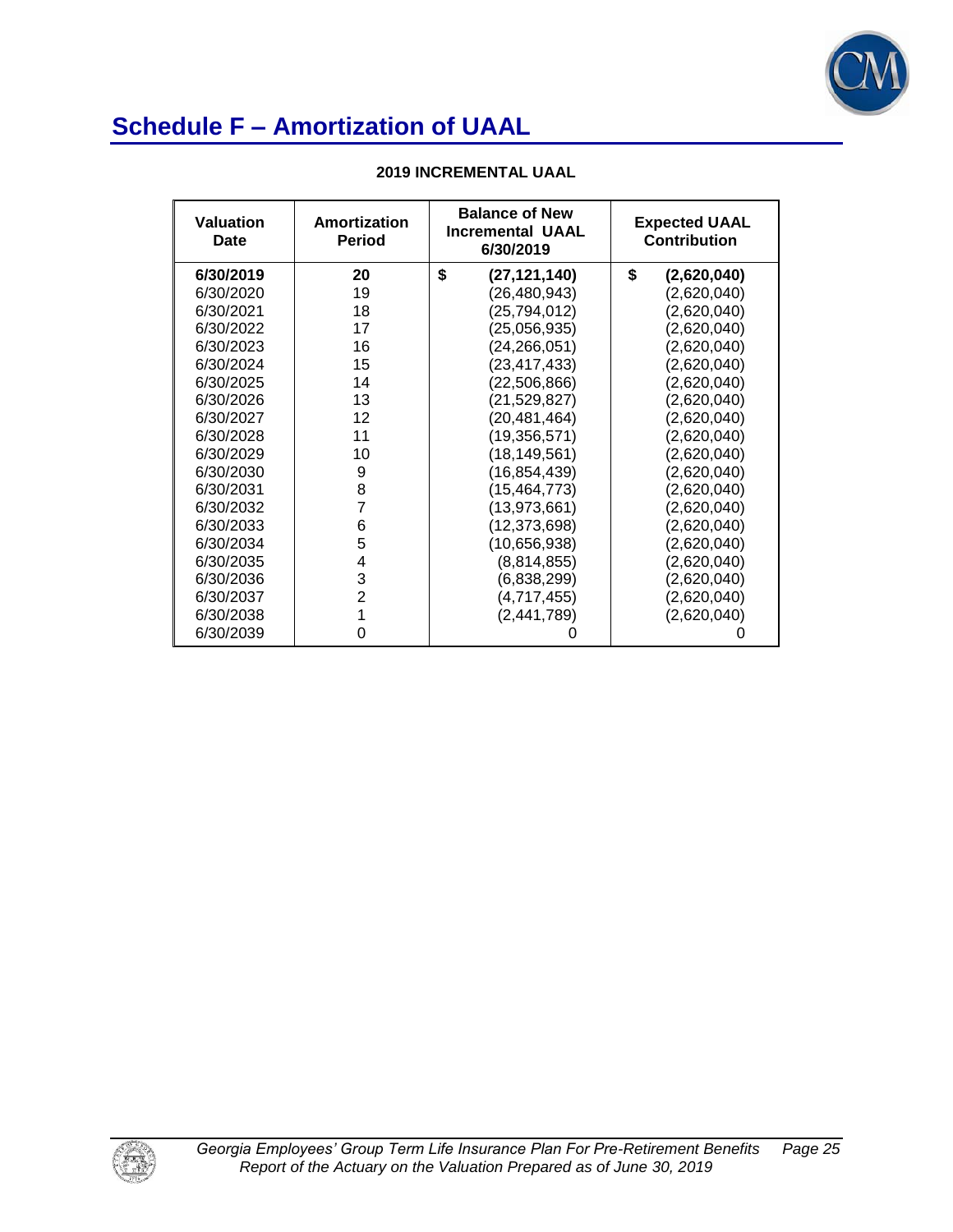

# **Schedule G – Summary of Main Plan Provisions**

### **AS INTERPRETED FOR VALUATION PURPOSES**

| <b>Eligibility for Coverage</b> | Establishment of membership in the Employees' Retirement<br>System of Georgia (ERS), the Georgia Legislative<br>Retirement System (LRS) or the Judicial Retirement System<br>(JRS). ERS new entrants on and after January 1, 2009 and<br>LRS and JRS new entrants on and after July 1, 2009 are<br>excluded from membership.           |
|---------------------------------|----------------------------------------------------------------------------------------------------------------------------------------------------------------------------------------------------------------------------------------------------------------------------------------------------------------------------------------|
| Premiums                        | <b>ERS Old Plan Members (Hired before July 1, 1982)</b><br>Member pays 0.05% of monthly salary. State picks up<br>0.03% of the member premium.                                                                                                                                                                                         |
|                                 | <b>ERS New Plan Members (Hired on or after July 1, 1982 and</b><br>before January 1, 2009), LRS Members and JRS Members<br>Member pays 0.02% of monthly salary.                                                                                                                                                                        |
|                                 | All ERS and LRS members pay the above premiums. If the<br>member is not covered under the Group Term Life Insurance<br>(GTLI) Plan, employee contributions with interest are<br>refunded upon termination of State employment. Otherwise,<br>no premiums are refundable. Participation is voluntary for<br><b>JRS Members.</b>         |
| Coverage                        | The amount of insurance is 18 times current monthly<br>earnable compensation (frozen at age 60). For a member<br>with no creditable service prior to April 1, 1964, the amount<br>decreases from age 60 by $\frac{1}{2}$ of 1% per month until age 65, at<br>which point the member will be covered for 70% of the age<br>60 coverage. |